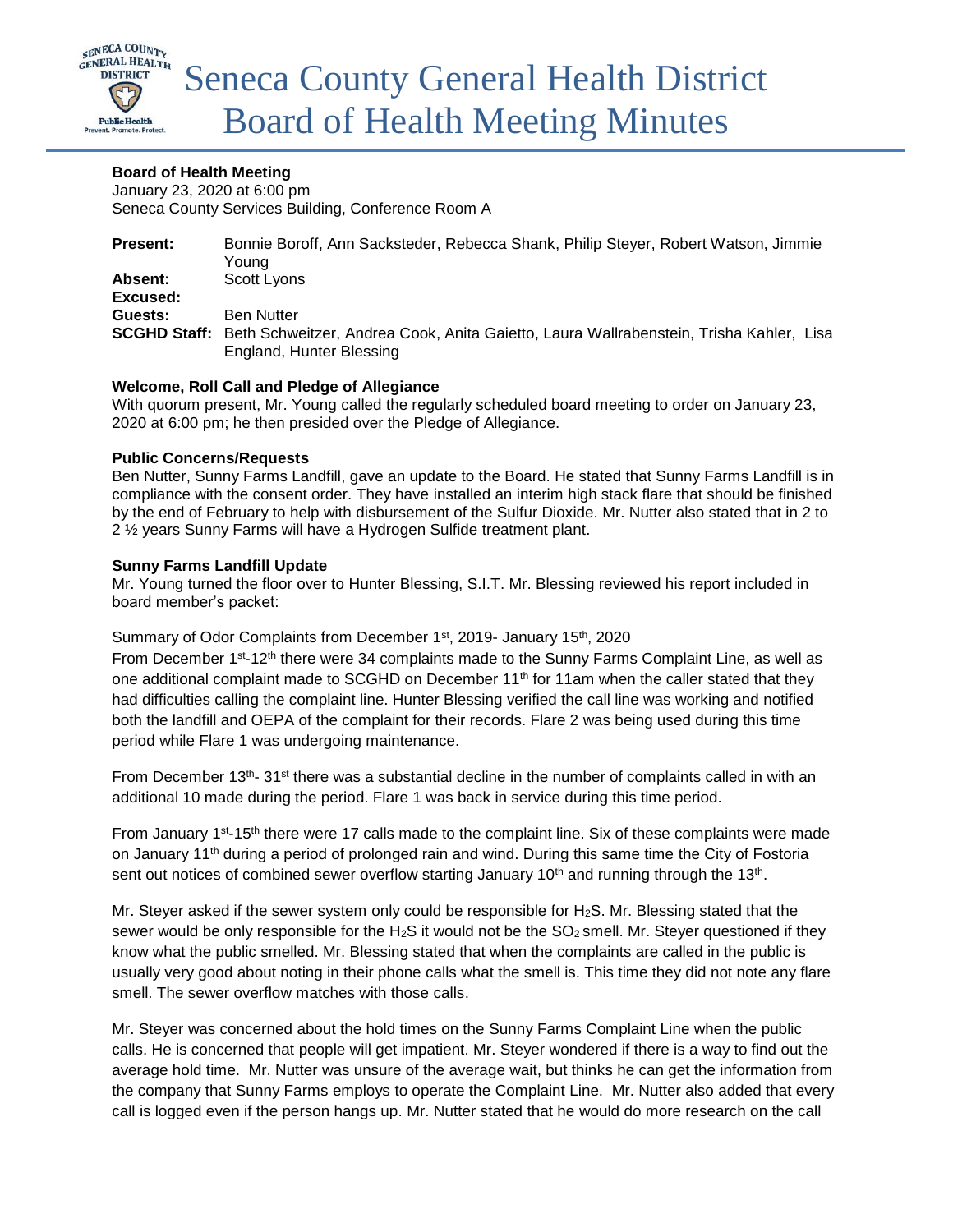log and how the calls are assigned. Then he will bring that information to next month's meeting. Mr. Steyer also said that when you call the complaint line the caller is asked to rate the odor from 1 to 10. He wondered if there was an away to place a brief description as a guide. Mr. Blessing stated that it is difficult with H2S because people's sensitivity will vary which makes it very difficult to score. Mr. Blessing stated that it is very important when people call that they give the most precise location possible of the odor to help with the investigation of the call.

Mr. Nutter also stated that Sunny Farms now has hired a gas system person. He works for Sunny Farms full time.

Mr. Watson stated that the board received a letter on January 2<sup>nd</sup> from Myra Spires who lives near the Landfill. Myra would like to know if there was a way to be notified when the odor would be bad so that she would not invite people to her home. Mr. Blessing said it is hard to predict when there would be odors. Mrs. Wallrabenstein also stated that Sunny Farms does post when they will be doing work that could cause potential odors.

Mr. Nutter stated that Sunny Farms Landfill is working towards a goal of zero odors. Mr. Nutter also feels that Sunny Farms has made significant improvements since last year at this time.

Mr. Steyer referred to resolution 2019.13, Resolution to approve the renewal of a solid waste facility operation license with conditions to Sunny Farms Landfill, LLC, on page 2 first full paragraph which states:

Whereas, Ohio Administrative Code 3745-27-01(N)(5) defines nuisance "as anything that is injurious to human health or offensive to the senses: interferes with the comfortable enjoyment of life or property: and affects a community, neighborhood, or any considerable number of persons, although the extent of annoyance or damage inflicted upon individual persons may be unequal.

Mr. Steyer feels that the letter from Myra Spires, is from a person or family who can't enjoy their life at their house. Mr. Nutter says that this is unacceptable and that Sunny Farms is working toward fixing this problem.

Mr. Steyer asked what percent of the tonnage brought into the landfill comes from Loudon Township and Seneca County. Mr. Nutter's response was how successful would any company be without interstate commerce, they probably would not be very successful.

Mr. Blessing continued his report to the board.

Summary of Stationary Jerome Meter Results from December 1st-31st

From December 1st-31st there were 2 readings on stationary meters that were over 15 ppb. Both occurred on December 1st with one reading of 30.85 ppb at 4:00 pm and 23.85 ppm at 4:30 pm.

Summary of Jerome Meter Readings and Inspections conducted by SCGHD in December: From December 1st-31st, SIT, Hunter Blessing went out to the landfill 15 different days and conducted Jerome meter readings for H2S. Sampling occurred either at random locations, or at other times following the direction of wind. During this time period, 6 different readings above 15 ppb were recorded. Two of the readings occurred on December  $6<sup>th</sup>$  with a 49.37 ppb at 12:48 pm and an 18.14 at 12:52 pm. These two readings were recorded downwind of flare #2 when it was in operation. Three of the readings occurred on December 10th with a 24.88 ppb at 10:32 am, a 15.15 ppb at 10:36 am and an 18.73 ppb at 12:00 pm. These three readings were recorded downwind of flare #2 when it was in operation. The final reading occurred on December 11<sup>th</sup> with an 18.33 ppb at 11:37 am. Again this recording occurred downwind of flare #2.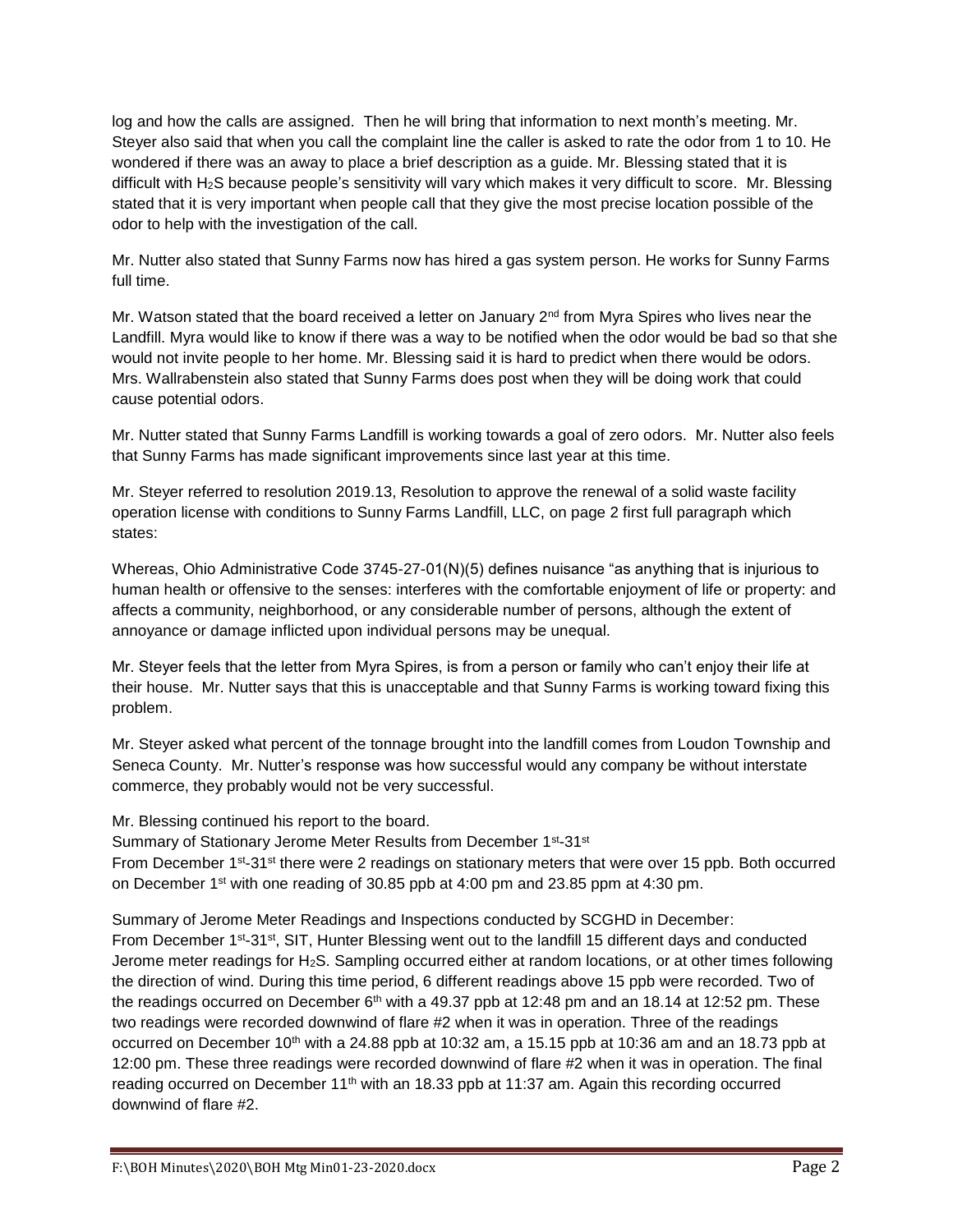SIT, Hunter Blessing conducted two inspections during the month of December with one being focused and the other being comprehensive. No violations were discovered during either inspection. During a comprehensive inspection, the facility is inspected in all aspects, whereas a focused inspection is narrowed down to just one or two areas.

Summary of Tonnage for December:

On December 4th, Sunny Farms exceeded the 7500 tons per day AMDWR with a total of 7602.64 tons for the day. SFL self-reported this to the OEPA on December 10<sup>th</sup>, OEPA submitted a Notice of Violation/Resolution of Violation on January 13th as SFL had addressed the issue. SFL explained to OEPA how they intended to fix the issue and stop it from happening again. No other abnormal circumstances occurred for the month of December.

Summary of Phone Call with OEPA January 9th, 2020:

On January 9th, Hunter Blessing, Laura Wallrabenstein, and Beth Schweitzer had a phone conference with OEPA. Here we confirmed that SCGHD has no regulatory authority over the flare or  $SO<sub>2</sub>$  and air quality. We again asked for an objective number for nuisance values and our ability to write an NOV when dealing with H2S readings above 15ppb.

Summary of Phone call with Sunny Farms Landfill and OEPA January 9<sup>th</sup>, 2020

The trailer used to house the SO<sub>2</sub> monitor has been ordered and a tentative location has been found. This location will not be revealed until a contract is signed. SFL is working on acquiring property directly west of flares in Seneca County that totals around 80 acres. SFL is keeping up with all paperwork and requirements of the conditions and orders. SFL is slated to have the new flare up and operational by February 27<sup>th</sup> and have started preparation through the installation of concrete and anchors.

Mr. Watson asked if the SO2 Meter is the Health Department's or the EPA's and would the Health Department be installing one. Mr. Blessing responded that the meter belonged to the EPA and that the Health Department has no regulatory authority over the SO<sub>2</sub>.

Mr. Young discussed setting up a quarterly meeting with the Greater Fostoria Environmental Coalition to help keep them informed and answer any questions or concerns they may have throughout the year.

# **Public Health In-service**

Mr. Young turned the floor over to the Health Commissioner, Beth Schweitzer, MPH, MCHES. Mrs. Schweitzer presented information on Domain Two: Investigate Health Problems and Environmental Public Health Hazards to Protect the Community.

Domain 2 focuses on the investigation of suspected or identified health problems or environmental public health hazards. Included are epidemiologic identification of emerging health problems, monitoring of disease, availability of public health laboratories, containment and mitigation of outbreaks, coordinated response to emergency situations, and communication.

# **Approval of Minutes**

Mr. Young requested a motion to approve the minutes from the December 19, 2019 meeting. Mrs. Sacksteder made a motion to approve the minutes from the December 19, 2019 Board of Health Meeting. Mrs. Boroff seconded the motion. The motion carried unanimously.

# **Sub Committee Report** - none

# **Financial Report**

The Monthly Financial Report for December 2019 shows revenue for the month of \$263,509.20 and revenue year to date of \$4,716,056.22. Expenses for the month were \$513,030.48 and year to date expenses totaled \$4,385,003.78.

Mr. Young requested approval of the Monthly Financial Report for December 2019. Mrs. Shank made a motion to approve the Monthly Financial Report for December 2019. Mrs. Sacksteder seconded the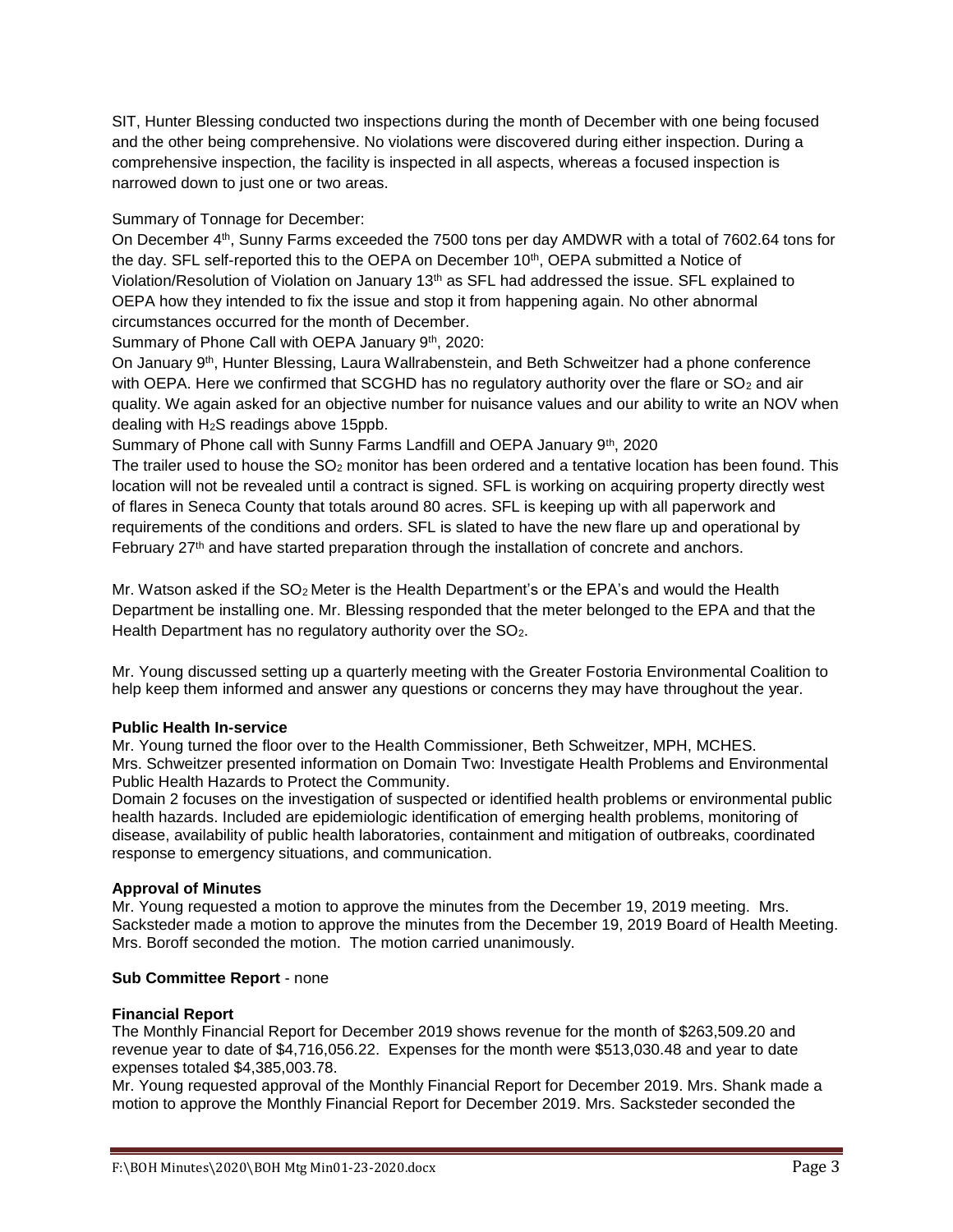motion. The motion carried upon roll call vote. Mrs. Boroff – Yes. Mrs. Sacksteder – Yes. Mrs. Shank – Yes. Mr. Steyer – Yes. Mr. Watson – Yes. Mr. Young – Yes.

#### **Expenditures**

Mr. Young requested approval of the previous month's expenditures. Mrs. Sacksteder made a motion to approve the expenditures as presented. Mr. Watson seconded the motion. The motion carried upon roll call vote Mrs. Boroff – Yes. Mrs. Sacksteder – Yes. Mrs. Shank – Yes. Mr. Steyer – Yes. Mr. Watson – Yes. Mr. Young – Yes.

#### **Out of County Meetings/Travel**

Mr. Young requested a motion to approve Out of County Meetings and Travel requests provided in board packets. Mrs. Boroff made a motion to approve the Out of County Meetings and Travel. Mrs. Shank seconded the motion. The motion carried upon roll call vote. Mrs. Boroff – Yes. Mrs. Sacksteder – Yes. Mrs. Shank – Yes. Mr. Steyer – Yes. Mr. Watson – Yes. Mr. Young – Yes.

#### **Advances/Repayments/Transfers**

Mr. Young requested a motion to approve Advances, Repayments, and Transfer List provided in board packets. Mrs. Shank made a motion to approve the Advances, Transfer List and Appropriations Transfer. Mr. Watson seconded the motion. The motion carried upon roll call vote. Mrs. Boroff – Yes. Mrs. Sacksteder – Yes. Mrs. Shank – Yes. Mr. Steyer – Yes. Mr. Watson – Yes. Mr. Young – Yes.

#### **Supplements** – none

#### **Contracts**

Mr. Young requested a motion to approve contracts:

- a. Ohio Department of Health for Medicaid administrative claiming, 7/1/19 6/30/21; paid quarterly per time study (payee)
- b. A & D Excavating, L.L.C., for home sewage treatment systems, installation (Welly property) 12/20/2019-03/03/2020 not to exceed \$16,500.00 (payer)
- c. A & D Excavating, L.L.C., for home sewage treatment systems, installation (Wagner property) 12/20/2019-03/03/2020 not to exceed \$16,006.00 (payer)
- d. A & D Excavating, L.L.C., for home sewage treatment systems, installation (Johnson property) 01/13/2020-04/11/2020 not to exceed \$13,000.00 (payer)

Mr. Watson made a motion to approve the contracts. Mr. Steyer seconded the motion. The motion carried upon roll call vote Mrs. Boroff – Yes. Mrs. Sacksteder – Yes. Mrs. Shank – Yes. Mr. Steyer – Yes. Mr. Watson – Yes. Mr. Young – Yes.

#### **Resolutions**

Mr. Young requested a motion to approve resolution:

a. 2020.01 – Authorization for the Seneca County General Health District to apply for, accept, and enter into a Water Pollution Control Loan Fund Agreement on Behalf of the County of Seneca for the Repair and Replacement of Home Sewage Treatment Systems

Mr. Steyer made a motion to approve the Resolutions. Mrs. Sacksteder seconded the motion. The motion carried upon roll call vote. Mrs. Boroff – Yes. Mrs. Sacksteder – Yes. Mrs. Shank – Yes. Mr. Steyer – Yes. Mr. Watson – Yes. Mr. Young – Yes.

# **Division Reports**

# **WIC**

Mr. Young turned the floor over to the Director of the WIC Division, Trisha Kahler, RD LD. Mrs. Kahler reviewed her report included in board member's packet:

People: Staff evaluations have been completed.

Annual time studies will be conducted for a two week period in January or February for all WIC staff. These time studies track daily activities of staff and assist in grant preparation.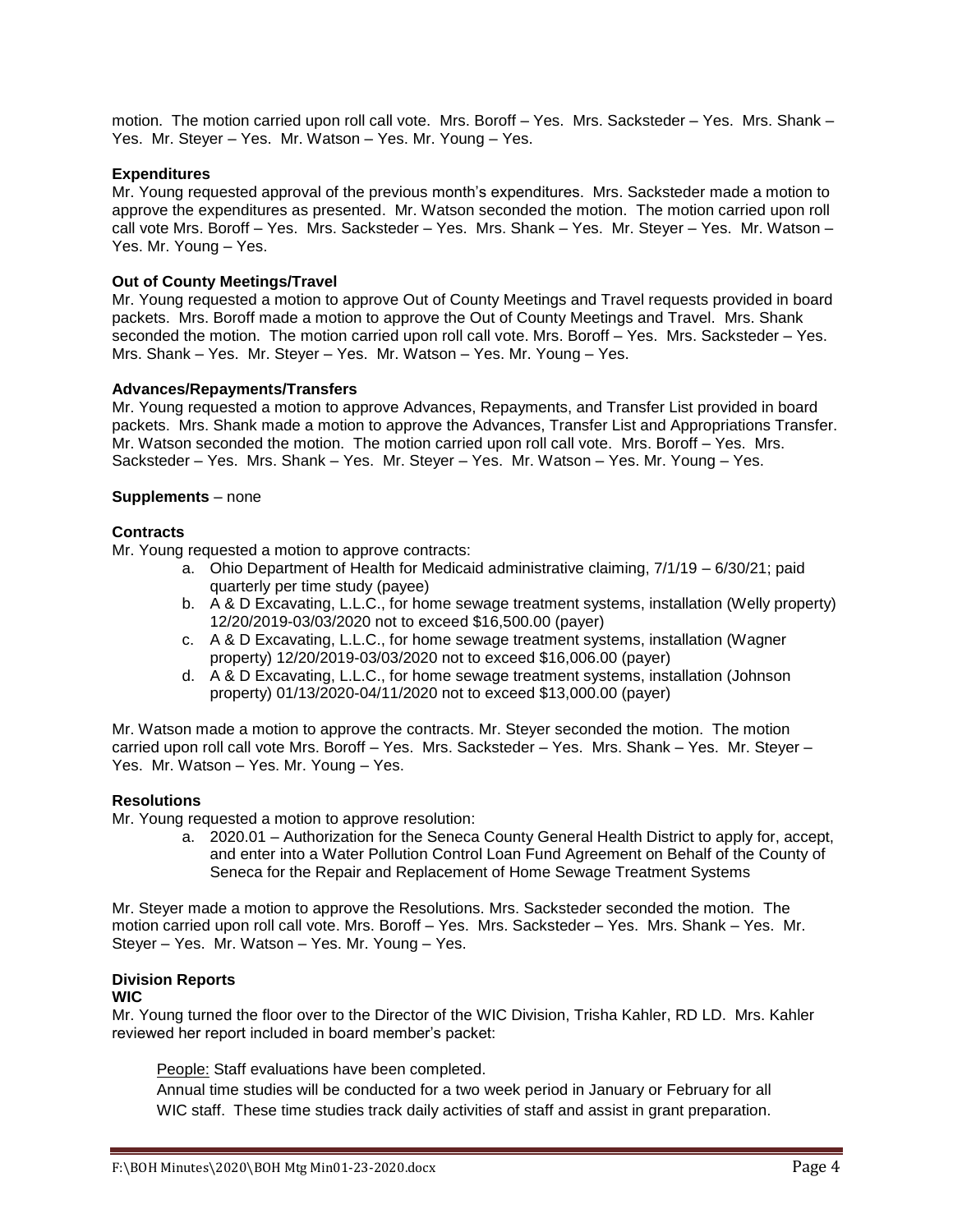Service: Starting in the new year, WIC staff will choose a focus for general, low-risk nutrition education appointments each month to ensure a variety of topics are being covered. Nutrition education is focused on healthy hydration for the month of January.

Growth: Caseload for WIC continues to decline. From the National WIC Association End of Year Report, "WIC Participation Overview National WIC participation continued to decline in FY 2019, from 6.7 million in October 2018 to 6.3 million in September 2019 (a drop of about 400,000 participants)" [\(https://www.fns.usda.gov/pd/wic-program\)](https://www.fns.usda.gov/pd/wic-program) At the State level, Ohio WIC will continue to participate in the National WIC Association Retention Campaign, which provides messages for social media as well as advertisements via radio and billboards throughout the State.

Locally, staff will look to increase community activities and outreach.

Quality: The closeout response to the Management Evaluation has been accepted at the State level.

# **Nursing**

Mr. Young turned the floor over to the Director of Nursing, Andrea Cook, BSN RN.

Ms. Cook first reviewed a handout about the Coronavirus that she received from our Epidemiologist out of Wood County Health Department. The information updates every day. There is no vaccine currently. Mrs. Schwietzer said that they have a call with ODH tomorrow to be updated on the virus.

Next Ms. Cook reviewed her report included in board member's packet:

# **People:**

 Full time RN position was posted and interviews were conducted. Six interviews have been completed, six applications received. The hourly rate (\$18.69) is a deterrent for RN's making \$30- \$40 at their current position.

# **Financial**:

 $\bullet$  Mom's Quit for Two Grant proposal is due February 10<sup>th</sup>, 2020. We will be funded \$7,000 for our proposal for the Lead Poisoning and Healthy Homes Education Activities. The activities include: educating three providers, lead safe educational information to 3 daycares/preschools, coloring contest and use the winners coloring page as the design for the billboard, if able.

#### **Quality:**

Always striving to provide exceptional service.

# **Service:**

- Preparing for Child Fatality Review Meeting
- Attending Community Health Improvement Meetings in January
- We are continuing the monthly Hepatitis A vaccination Outreach at CROSSWAEH and the Jail.

Mr. Steyer asked what the Health Department offers as benefits to attract employees. Ms. Cook says that the pay is the only concern she is hearing from the applicants. People liked the hours, liked working with the public and providing health education, no holidays or weekends. Mrs. Schweitzer said the personnel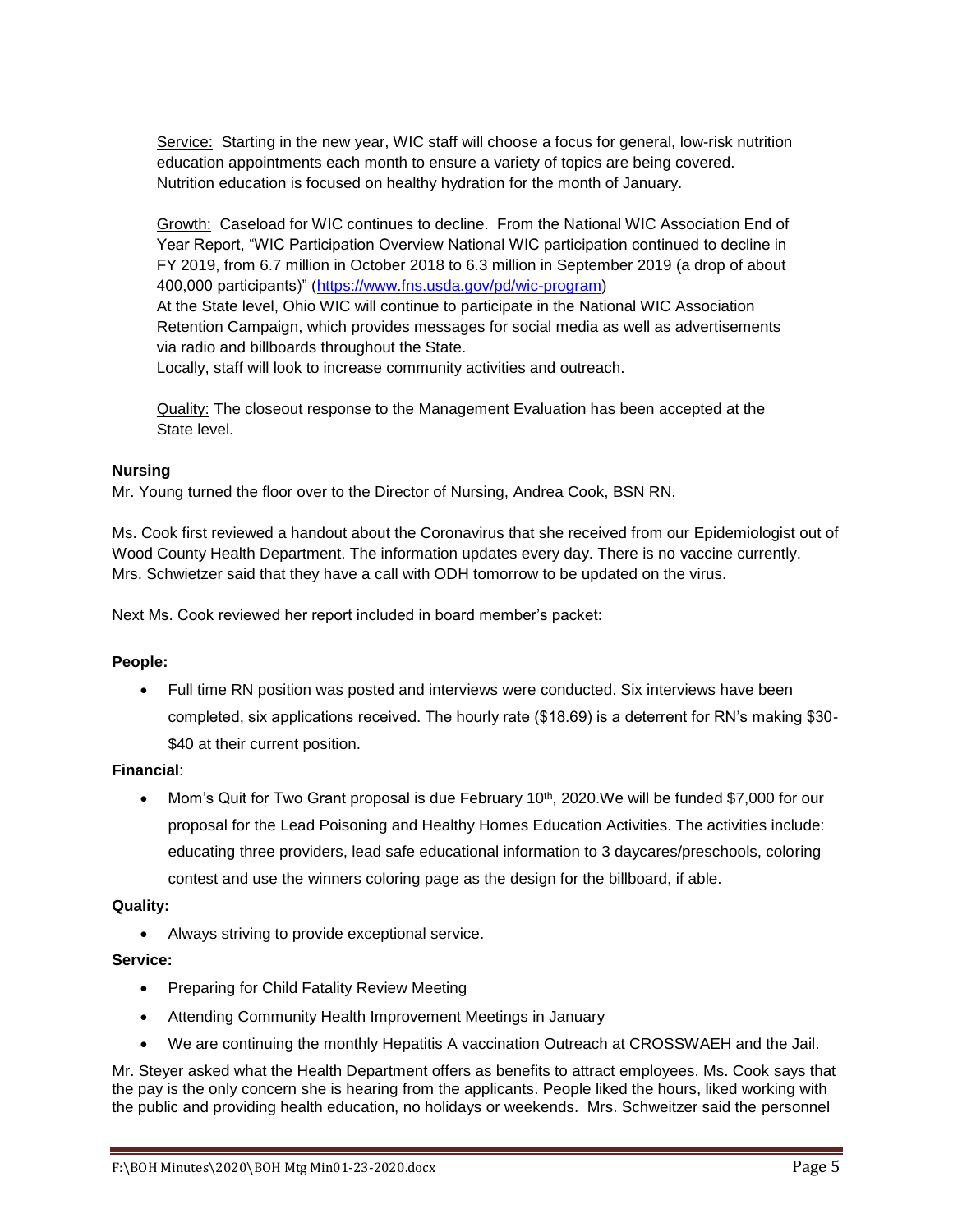committee needs to meet in February to talk about the issue. Mrs. Shank would like to know if they can an idea of what other Health Departments in the area pay for starting salary.

### **Environmental Health**

Mr. Young turned the floor over to the Director of Environmental Health, Laura Wallrabenstein, MA RS. Mrs. Wallrabenstein reviewed her report included in board member's packet:

Mrs. Wallrabenstein presented for condemnation, property located at:

a. 120 Warren Ave. Tiffin, OH 44883 Owned by Charlene S. Mizen, same address A non-paying "tenant"/room-mate is living here and says that the owner is currently living in Fostoria. The roof/ceilings are collapsing and there is extensive mold growth. The tenant complained and is moving out.

Mr. Young requested a motion to approve the condemnation of the property located at 120 Warren Ave. Tiffin, OH 44883 owned by Charlene S. Mizen, same address. Mrs. Shank made a motion to approve the condemnation of 120 Warren Ave. Tiffin, OH 44883 Mr. Steyer seconded the motion. Motion Carried

Mrs. Wallrabenstein presented for rescind condemnation, property located at:

a. 8196 E CR 62 Green Springs, OH

Owned by Delbert M. Newsome 8200 E CR 62 Green Springs, OH 44836-9706 This is a mobile home that was condemned May 22, 2014 at the request of the owner. The mobile home was completely renovated and is very nice now. An operation & maintenance permit for the septic system was also obtained.

Mr. Young requested a motion to rescind the condemnation of the property located at 8196 E CR 62 Green Springs, OH owned by Delbert M. Newsome. Mrs. Sacksteder made a motion to rescind the condemnation of 8196 E CR 62 Green Springs, OH. Mr. Steyer seconded the motion. Motion Carried.

# **General Update**:

**People:** Our staff enjoyed a delicious holiday breakfast at the Chandelier on Dec. 13. However, I was aware that the Chandelier was not a licensed facility and had Beth check to see who would be catering the event. The owner said that Rock Run would cater. However, follow-up with Rock Run shows that they did not cater the event. Furthermore it appears Chandelier has been advertising and catering events for some time despite not having a license and telling us that they would only use licensed caterers at the facility. I deeply resent this deceit and have asked that we withhold payment for the event until we receive a written apology from the owner. A "cease and desist" order has been issued from the SCGHD.

You may recall that Days' Inn fought us on the sink issue for quite some time and finally installed a hand sink in their "breakfast" room. Their license has a "limitation" stating they can only use pre-washed and pre-cut veggies for their omelets as they declined to install a prep sink. Recently we have found evidence that they are cutting up and using vegetables (in another room) at the site. Therefore, we have ordered the installation of the prep sink and are requiring receipts for the purchase of pre-washed and pre-cut veggies until the sink is installed.

**Growth: (and change) –** We know that Hunter will be getting married later this year and moving to Eastern Ohio (too far to commute!) – so. . . .

**Financial:** We have already received word that we were awarded the 2020 WPCLF/Sewage grant in the amount of \$150,000 for 2020 (ending in 2021).

**Quality:** Please look at Hunter's landfill report and let us know if this is the kind of information you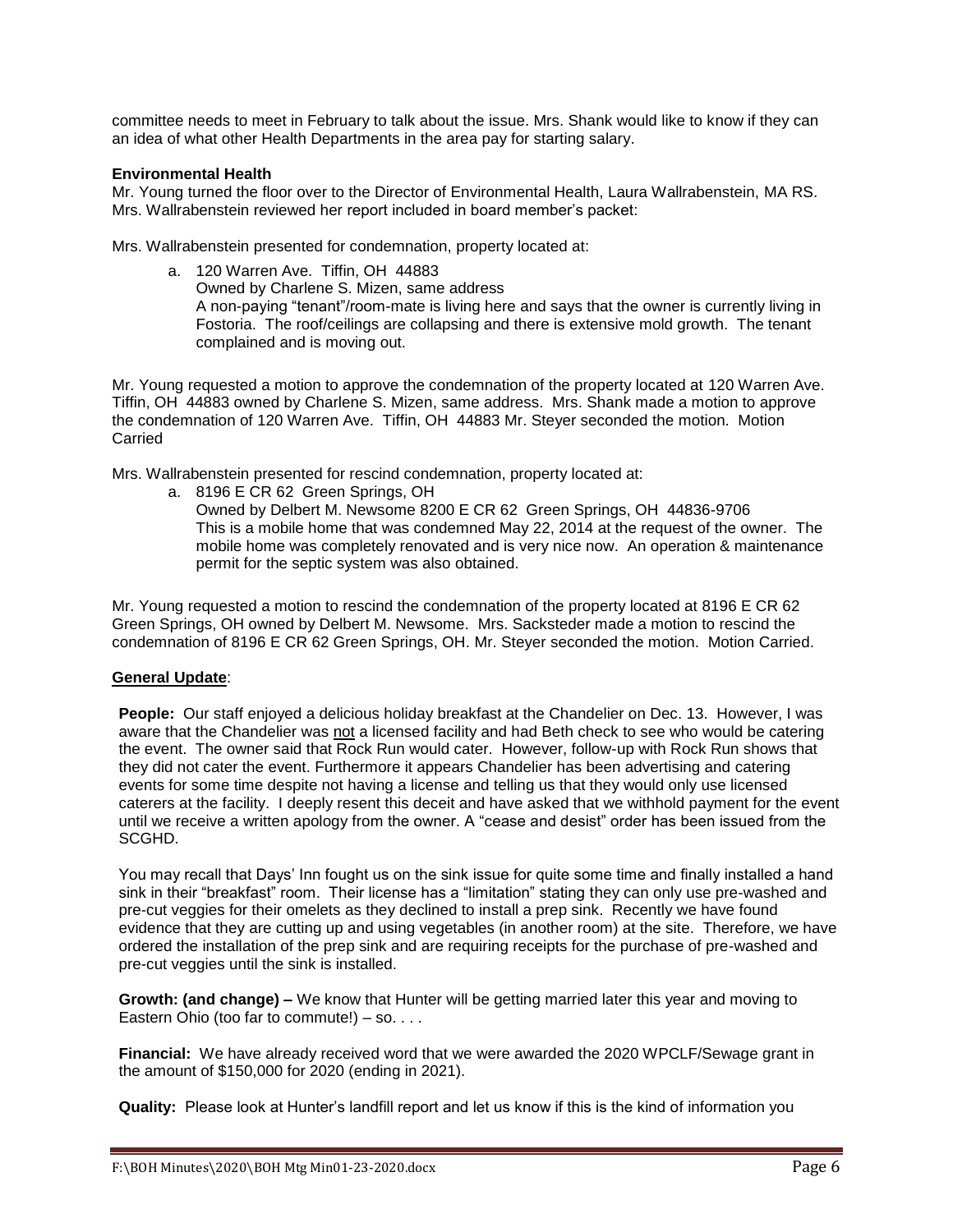want/need on a monthly basis.

#### **Health Commissioner**

Mrs. Sacksteder turned the floor over to the Health Commissioner, Beth Schweitzer, MPH, MCHES.

### **Service:**

Public Affairs Meeting AOHC Board meeting and Strategic Planning, meeting with ODH director Dr. Amy Acton

### **People:**

Completed 2019 staff evaluations

#### **Growth:**

Posted job opening in-house for part time accreditation coordinator Interview with AT for feature on Community Health Assessment

### **Quality:**

Working on Community Health Improvement Plan – CHIP work session Completed information for landfill license renewal and for attorney Phone Conference with EPA Phone conference with landfill consultant Contacted Bob Frey at ODH for ruling on safe  $SO<sub>2</sub>$  level according to ODH

### **Financial:**

Starting to explore salary increases for 2020. Comparing our pay scale to surrounding counties. We are pretty low.

#### **Employee Related Actions**

a. Resignation – Laura Bogard, Public Health Nurse/Accreditation Coordinator, effective 12/27/2019

b. Resignation – Tonya Harris, Public Health Nurse, effective 12/27/2019

Mr. Young requested a motion to approve the employee related items as presented. Mrs. Sacksteder made a motion to approve the employee related items. Mr. Shank seconded the motion. The motion carried upon roll call vote Mrs. Boroff – Yes. Mrs. Sacksteder – Yes. Mrs. Shank – Yes. Mr. Steyer – Yes. Mr. Watson – Yes. Mr. Young – Yes.

# **Unfinished Business**

None

**New Business** Price change for Shingrix as of 01/27/2020

#### **Private Pay**

Shingrix from \$147.00 to \$154.00

#### **Insurance**

Shingrix from \$236.80 to \$247.27

Mrs. Sacksteder made a motion to approve the Shingrix vaccine price change effective as of 01/27/2020. Mrs. Boroff seconded the motion. The motion carried upon roll call vote. Mrs. Boroff – Yes. Mrs. Sacksteder – Yes. Mrs. Shank – Yes. Mr. Steyer – Yes. Mr. Watson – Yes. Mr. Young – Yes.